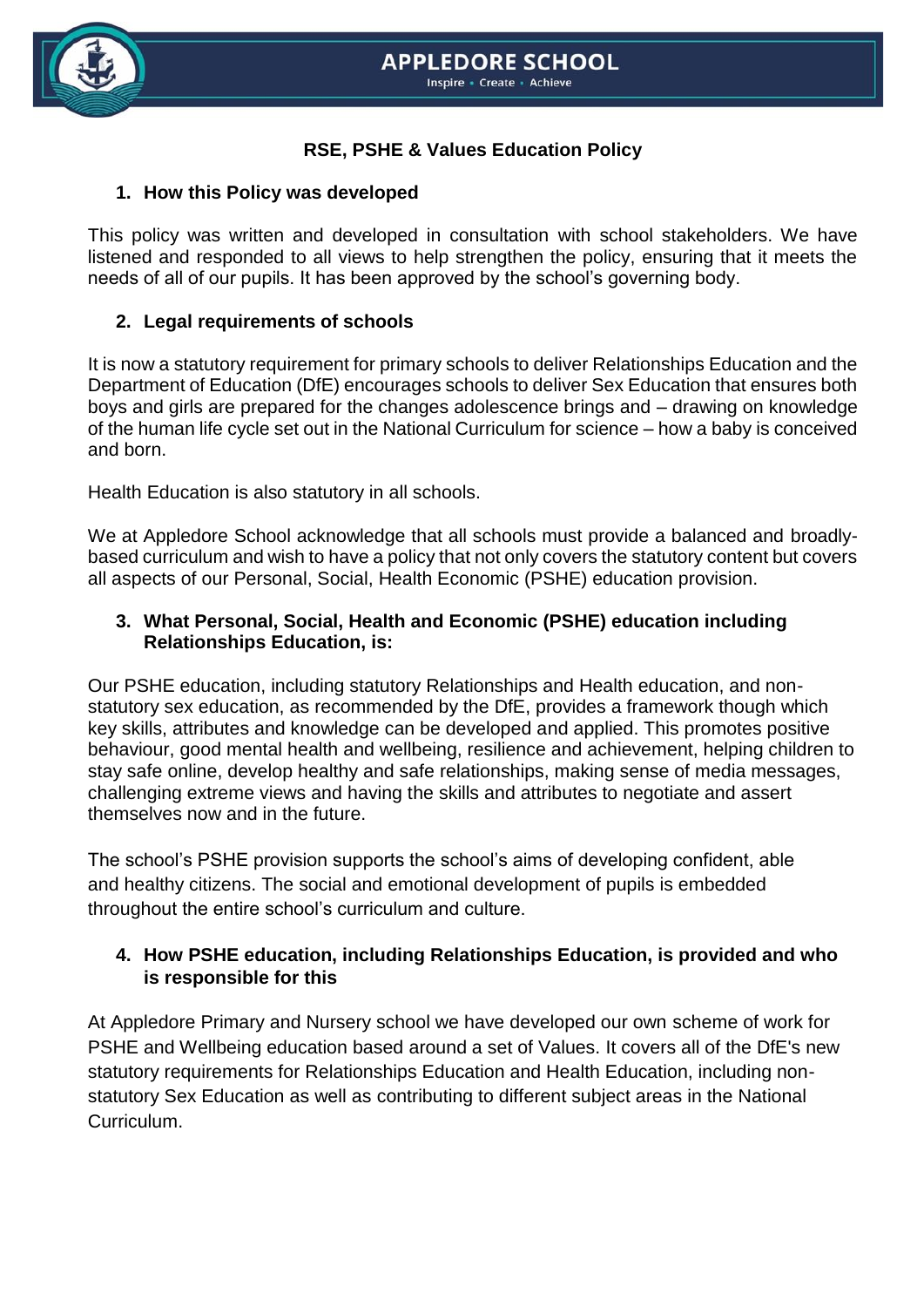These values, see table below, bespoke to meet the needs of the children, are delivered through a blend of P4C (Philosophy for Children) sessions and specific PSHE lessons drawn from the published SCARF PSHE and wellbeing programme. This programme of Values is mapped to ensure DfE statutory requirements for Relationships and Health Education (RSHE) are met.

| Autumn 1    | Autumn 2   | Spring 1       | Spring 2                          | Summer 1         | Summer 2      |
|-------------|------------|----------------|-----------------------------------|------------------|---------------|
| Responsible | Friendship | Healthy (body) | <b>Positive</b><br>(Healthy mind) | <b>Inclusive</b> | Inspirational |

Lessons that are not part of the DfE statutory guidance are included because they ensure a comprehensive PSHE programme and give pupils the knowledge and develop the self-esteem, confidence and self-awareness to make informed choices and decisions. P4C lessons bring teachers and children together to discuss things that matter.

We know there is a proven link between pupils' health and wellbeing, and their academic progress. Crucial skills and positive attitudes developed through comprehensive Personal, Social, Health and Economic education are critical to ensuring children are effective learners.

Our PSHE subject lead works in conjunction with teaching staff in each year group and is responsible for ensuring that all staff are equipped with the knowledge, skills and resources to deliver PSHE education confidently.

Class teachers follow the half termly Value units. Lessons can be a weekly class philosophy discussion or standalone PSHE lesson and cross curricular. The lesson plans list the specific learning objectives for each lesson and class teachers and our PSHE lead often discuss this on an informal basis.

# **5. What is being taught**

# **The Early Years Foundation Stage**

In the Early Years Foundation Stage, PSHE education is about making connections; it's strongly linked to child-led activities, including play. PSHE is taught through activities that are part of topics, as well as on an individual basis to develop personal skills such as dressing, feeding and toileting. Positive experiences are built through daily opportunities, to share and enjoy a range of different activities. Children are given the opportunity to engage in social activities, as members of a small group or during whole-school activities.

# **KS1 and KS2**

Children are encouraged to engage in activities that promote an understanding of themselves as growing and changing individuals, and as members of a wider community, based on their own first hand experiences. These activities also encourage pupils to understand how their choices and behaviours can affect others. They are encouraged to play and learn alongside – then collaboratively with their peers. Children are also given the opportunity to make choices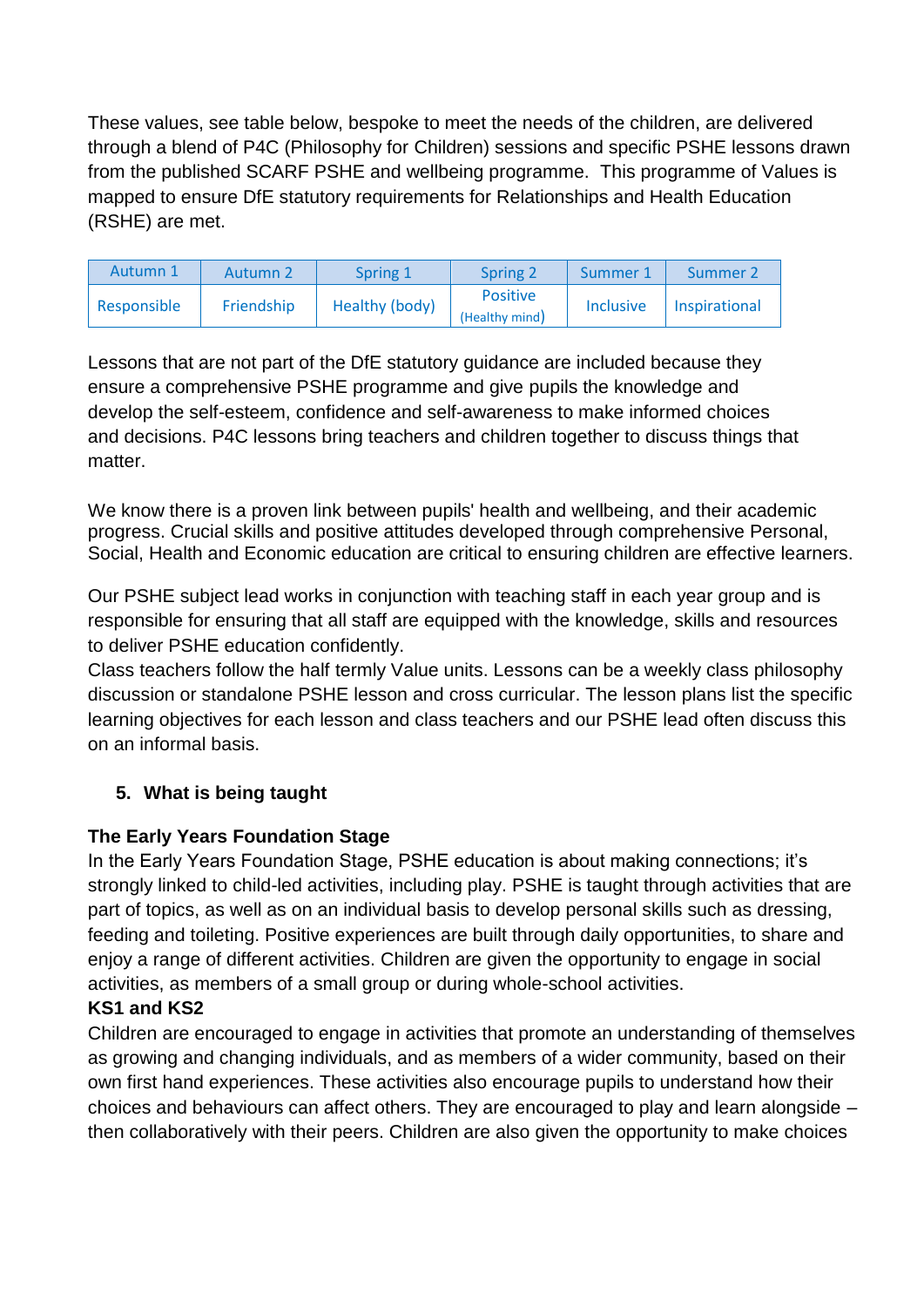about their health and environment and are encouraged to develop a caring attitude towards others.

Within National Curriculum Science in Y2, the children learn that animals, including humans, have offspring that grow into adults. They should be introduced to the concepts of reproduction and growth, but not how reproduction occurs. In Y5, children are taught about the life cycles of humans and animals, including reproduction. They also learn about the changes that happen in humans from birth to old age. This includes learning what happens in puberty.

It is important that the transition phase before moving to secondary school supports pupils' ongoing emotional and physical development effectively. The DfE recommends that all primary schools should have a sex education programme, tailored to the age and the physical and emotional maturity of the pupils. Within our non-statutory sex education that takes place in Y6 children will learn about how a baby is conceived. This information builds on content they have previously learnt in the programme about relationships, puberty changes and reproduction. This is based on information provided by the school nurse and parents are informed of the content. Following this work the class teacher shares with the parents an ebook based on female or male to share with their child at home.

# **6. How PSHE education, including Relationships Education, is taught**

PSHE lessons are taught by their class teacher once a week. To ensure that children feel comfortable to learn about a range of topics, we create a safe learning environment using P4C ground rules. Teachers will answer children's questions factually and honestly in an age appropriate way and respond to any disclosures following the schools safeguarding procedures.

# **7. How PSHE education is monitored, evaluated and assessed**

We use methods of monitoring and assessing learning within PSHE at Appledore Primary and Nursery School:

Class teachers keep lesson logs recording the question that has come from the Big Idea at the start of the lesson and key observations.

Pupil voice is seen as an important tool and has shown that pupils speak knowledgeably about routines and work that has been covered in their classroom and clearly enjoy this area of learning. At the end of a unit we consider a range of 'I can' statements, which summarise children's learning against the unit's key learning outcomes.

The monitoring of PSHE education is the responsibility of the PSHE subject lead. The work of the subject lead also involves supporting colleagues in the teaching of PSHE education and being informed about current developments in the subject.

The PSHE education subject lead participates in school's annual calendar of subject specific monitoring and evaluation.